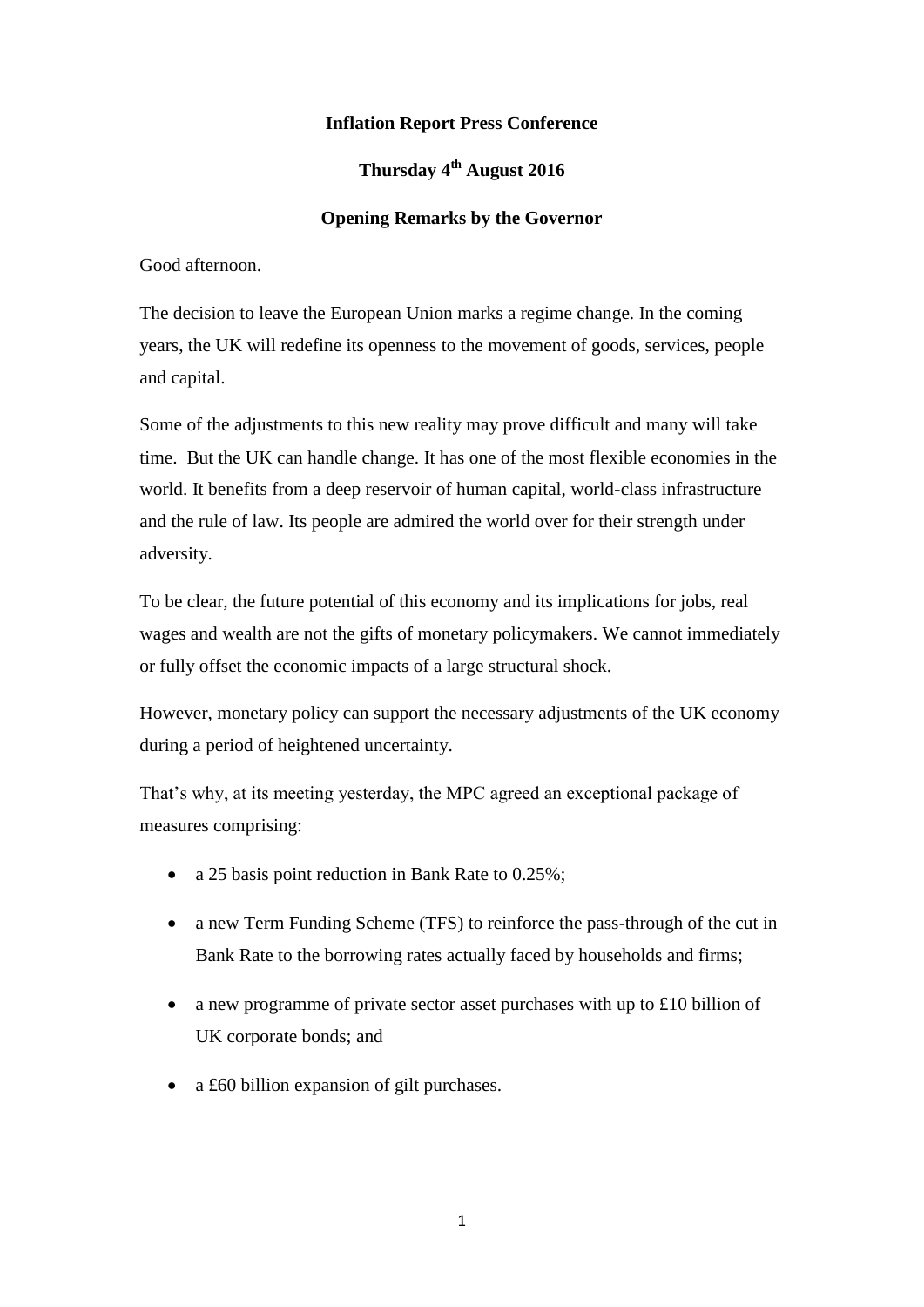#### **Economic outlook**

We took these steps because the economic outlook has changed markedly, with the largest revision to our GDP forecast since the MPC was formed almost two decades ago.

Early indicators are consistent with the risks the MPC identified before the vote. And we now face a trade-off between the degree of support we give to the economy on the one hand and how fast we return inflation sustainably to the target on the other.

By acting early and comprehensively, the MPC can reduce uncertainty, bolster confidence, blunt the slowdown, and support the necessary adjustments in the UK economy.

The degree and composition of stimulus is largely determined by the effects of the vote to leave the EU on demand, supply and the exchange rate.

#### *Demand*

Beginning with demand, the 9% depreciation of sterling since the referendum will boost exports and weigh on imports. However, even though the MPC expects the current account deficit to halve over the next three years, improvements in the external sector are not expected to offset fully the drag from substantially weaker private domestic demand.

The MPC expects several factors to weigh on investment in the near term and on employment and consumer spending over time. These include a protracted period of heightened uncertainty, weaker activity in residential and commercial real estate markets, and a higher cost of capital for UK-focused firms.

Some of these effects are beginning to manifest in surveys of investment intentions, business activity, and the housing market. These indicators have fallen sharply, in most cases to levels last seen in the wake of the financial crisis, and in some cases to all-time lows.

The MPC has been conservative in its interpretation of these data, producing a forecast that is stronger than historical relationships would imply. Nonetheless, we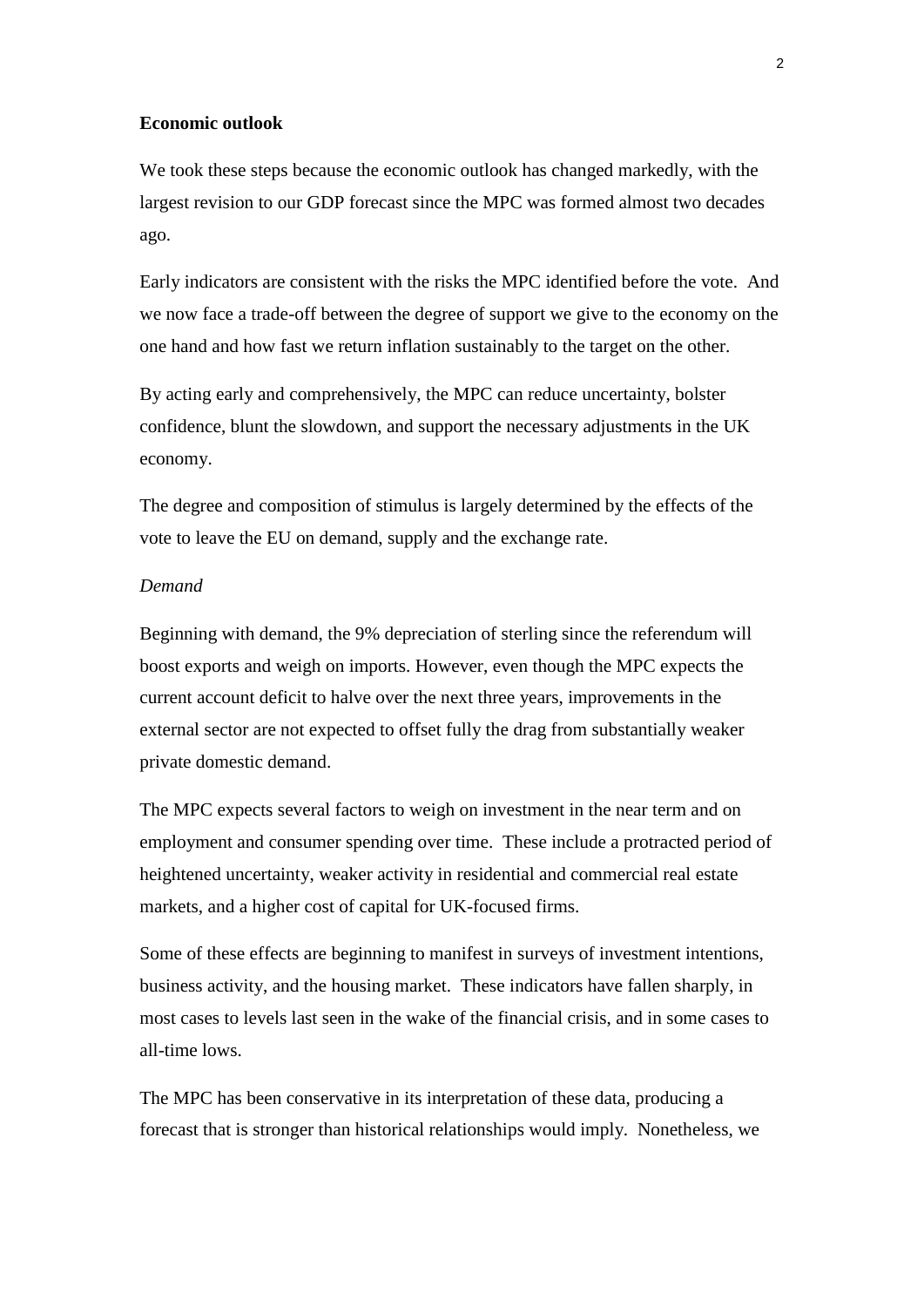expect aggregate demand to grow only a little for the next few quarters before picking up to rates that remain below those projected in May.

## *Supply*

The extent to which this lower path for aggregate demand is likely to be accompanied by a lower path for aggregate supply is a key determinant of the inflation outlook.

The weakness in demand will itself weigh on supply as a period of low investment restrains growth in the capital stock and productivity.

There could also be more direct implications for supply from the decision to leave the European Union. The UK's trading relationships are likely to change, but precisely how will be unclear for some time. If companies are uncertain about the future impact of this on their businesses, they could delay decisions about building supply capacity or entering new markets. In addition, in anticipation of the UK's new trading arrangements, a period of resource reallocation could be necessary as some sectors of the economy expand and others contract.

As a result of these factors, the MPC expects supply growth to remain well below past average rates throughout the forecast period.

The combination of these demand and supply factors means that cumulative GDP growth is expected to be around 2½% lower by the end of the forecast period than was the case in May. On balance, even after stimulus, a margin of spare capacity is expected to open up and the unemployment rate expected to rise from its current level of 4.9% to around 5½% over the next two years.

### *Exchange rate*

The fall in sterling will push up on import and consumer prices notably over the next three years. Indeed, despite the much weaker outlook for activity, CPI inflation in two years' time is projected to be higher than expected in May, reaching 2.4% at both the two and three year points of our forecast.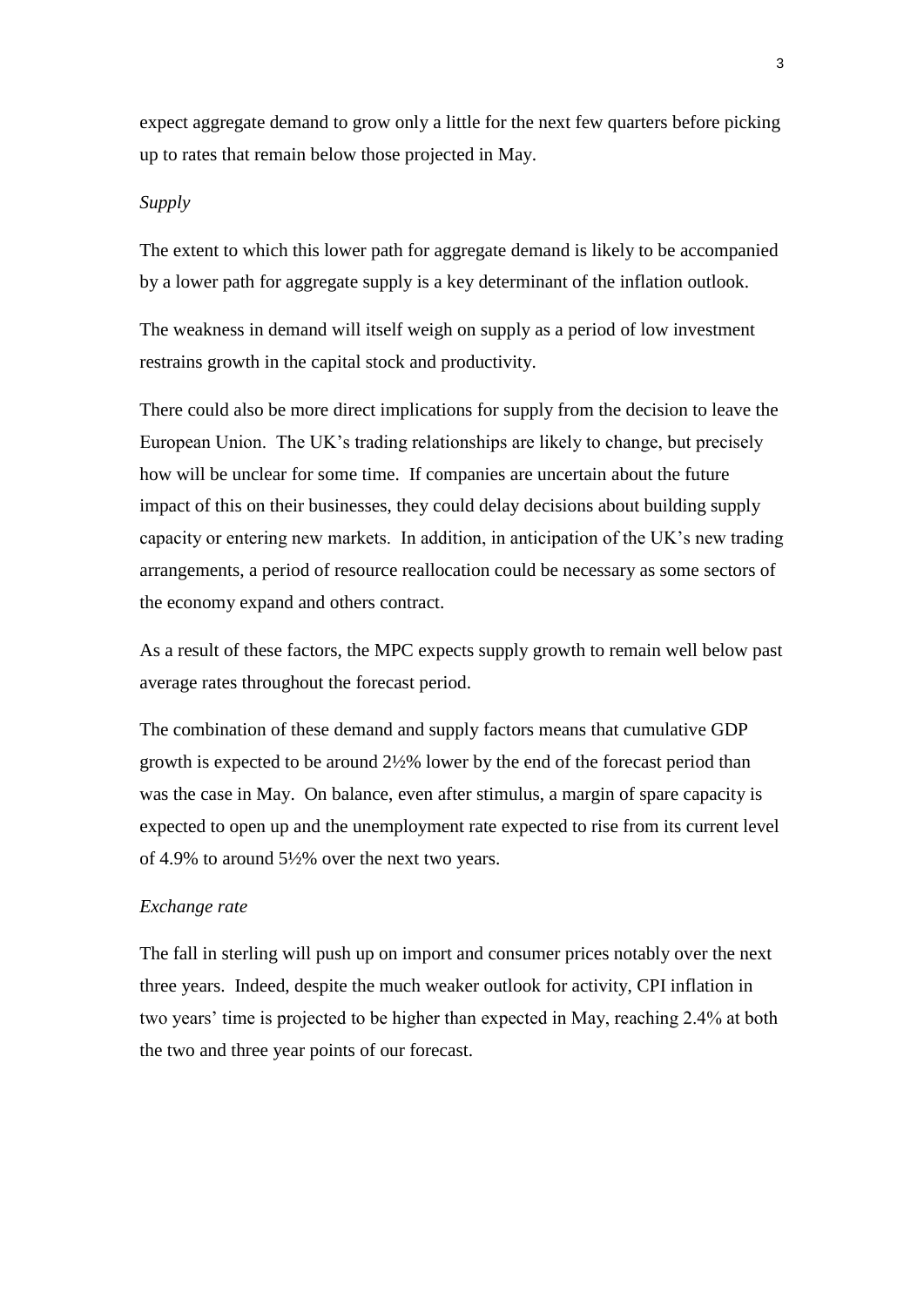#### **Policy trade-off**

The MPC's Remit recognises that when the effects of shocks persist over an extended period, the MPC is likely to face an exceptional trade-off between returning inflation to target promptly and stabilising output.

When this is the case, the Remit requires the MPC to explain how it has balanced that trade-off, including the horizon over which it aims to return inflation to target.

Fully offsetting the persistent effects of sterling's depreciation on inflation would require exerting further downward pressure on domestic costs. And that would mean even more lost output and a total disregard for higher unemployment.

In the Committee's judgement, such outcomes would be undesirable in themselves and, moreover, would be unlikely to generate a sustainable return of inflation to the target beyond its three-year forecast period.

As a result, in order to mitigate some of the adverse effects of the shock on growth, the MPC is setting policy so that inflation settles at its target over a longer period than the usual 18-24 months.

#### **Policy response**

To achieve this balance, the MPC is today implementing a timely, coherent and comprehensive package of measures.

First, the response is timely because the combination of the markedly weaker outlook for the economy and the lags in the transmission of monetary policy dictates the need for stimulus now. For example, cutting Bank Rate will immediately ease financing conditions for households and firms, thereby supporting activity. Around half of mortgagors have floating rate contracts and more than four-fifths of bank loans held by firms are at floating rates; lower interest rates will be felt immediately in the economy.

Second, the package of measures is coherent.

The MPC recognises the risk that, when interest rates are very low, Bank Rate cuts might not be fully passed on to the interest rates actually faced by households and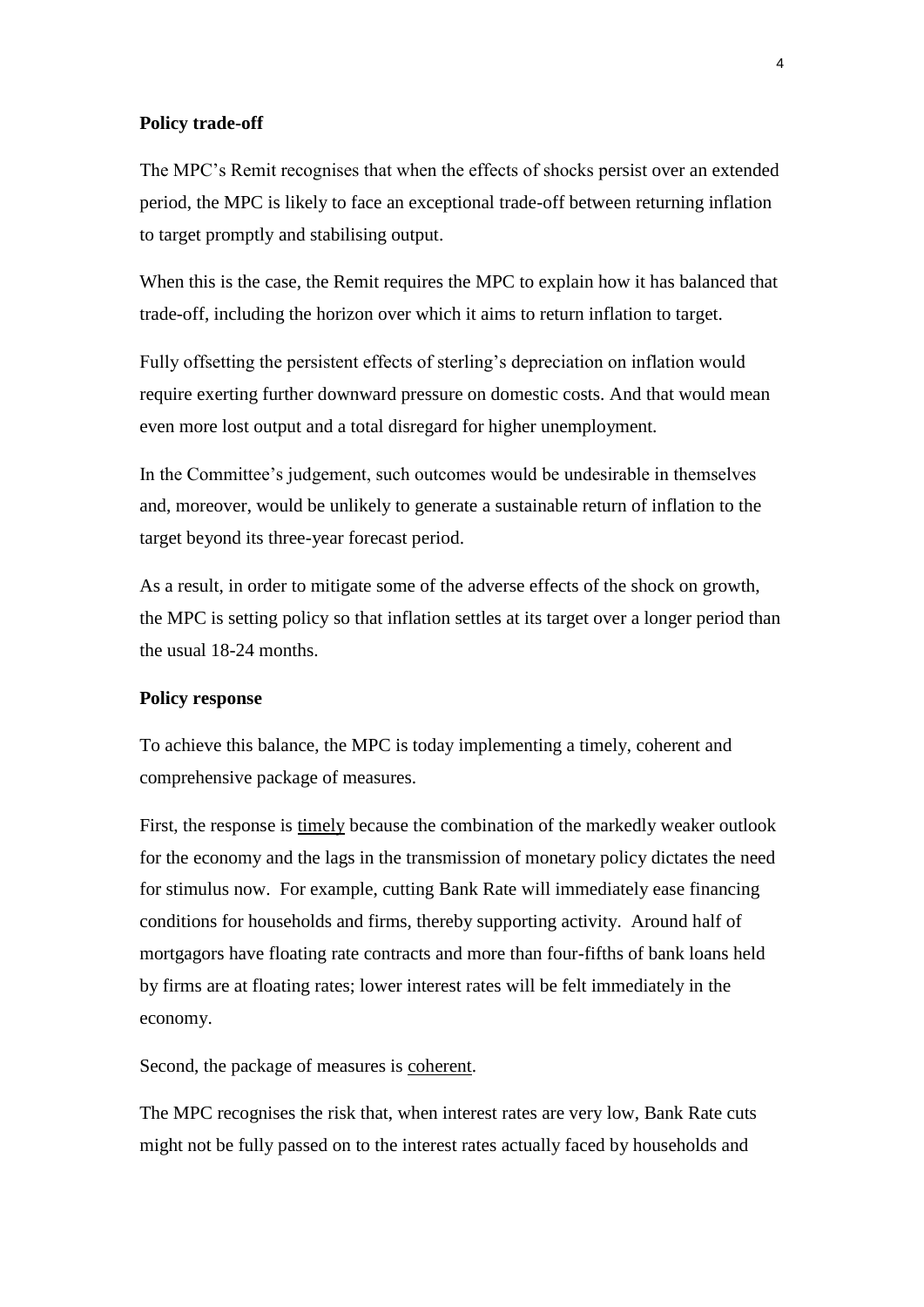firms. There have been examples overseas of interest rates on loans *increasing* when official policy rates have been reduced from very low levels.

The MPC is determined that the stimulus the economy needs does not get diluted as it passes through the financial system.

That's why it has launched a new Term Funding Scheme. The TFS will reinforce the transmission of cuts in Bank Rate to the interest rates actually faced by households and firms.

Compared to the old Funding for Lending Scheme, the TFS is a pure monetary policy instrument that is likely to be more stimulative pound-for-pound. Specifically, it

- reinforces Bank Rate cuts,
- reduces the effective lower bound of Bank Rate to close to but a little above zero,
- charges a penalty rate if banks don't lend,
- covers all types of lending, and
- is funded by central bank reserves.

UK banks and building societies could borrow up to £100 billion over the next year at rates that neutralise the effects that could otherwise cause them not to pass on the new lower Bank Rate to end borrowers.

The coherence of today's stimulus package is further enhanced by:

- The FPC's decision today to amend the leverage ratio framework for UK banks by excluding central bank reserves. This gets a regulatory constraint out of the way of monetary policy operations without compromising financial stability;
- The FPC's earlier action to increase the availability of credit by up to  $\pounds 150$ billion by cutting the counter-cyclical capital buffer rate to zero and emphasising that banks' liquidity reserves are usable; and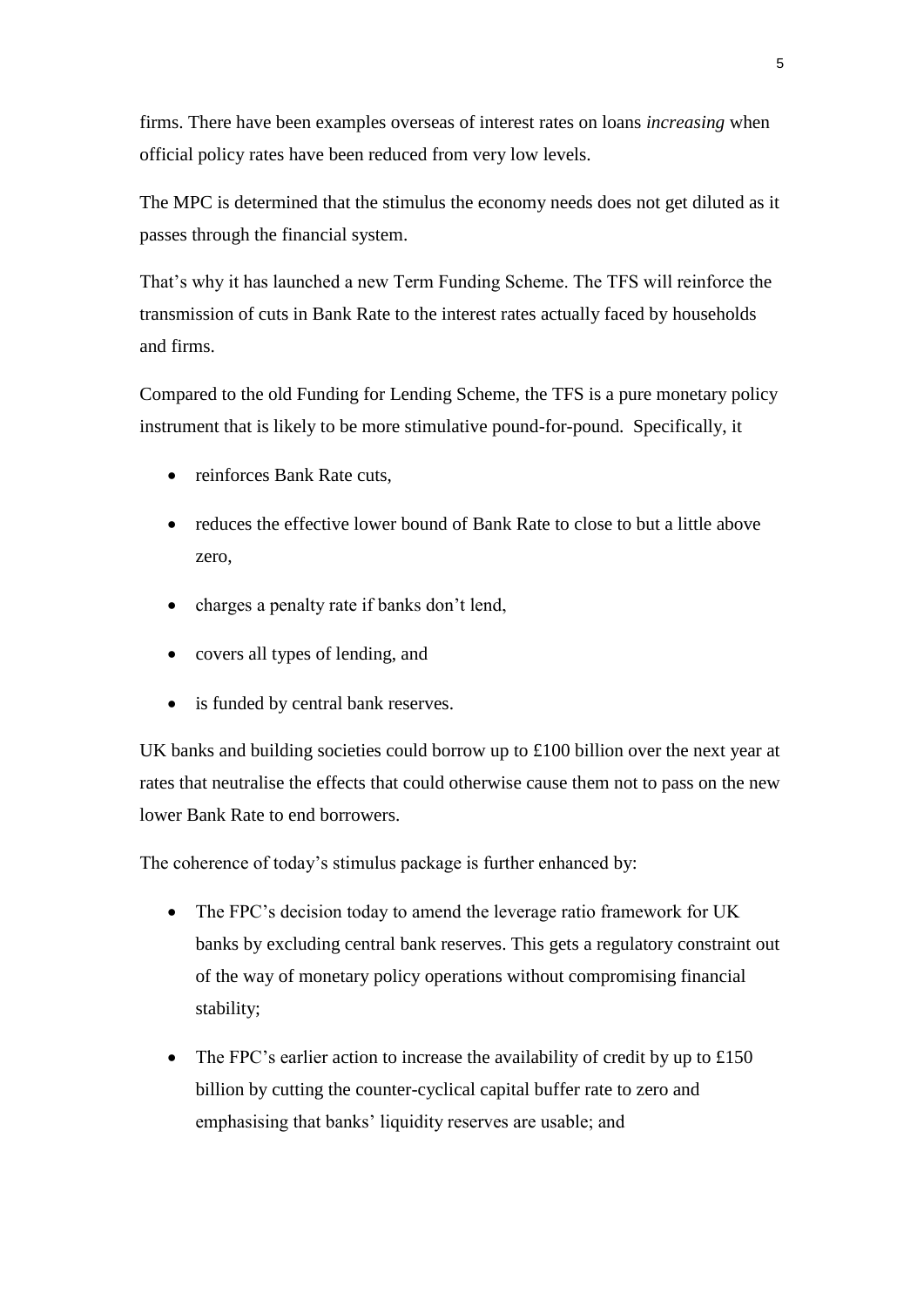• The PRA Board's decision to use regulatory flexibilities to smooth insurers' transition to new regulatory standards in a very low interest rate environment.

Third, the package is comprehensive. The cut in Bank Rate, the new Term Funding Scheme, the new corporate bond purchases and the expansion of gilt purchases work through multiple channels, are mutually reinforcing, and more powerful as a result.

In the absence of these actions, output would have been lower, unemployment higher, and slack greater over the forecast period, and the return of inflation to the target would have been less sustainable.

The purchase of up to £10 billion of UK corporate bonds will support the real economy by directly affecting financing conditions for companies that make a material contribution to UK economic activity. By supporting investment, this action should improve the monetary policy trade-off with inflation. By acting in capital markets, it will be complementary to the TFS which reinforces the bank lending channel. And by lowering credit and liquidity premia, corporate bond purchases are an efficient means of providing stimulus.

Expanding the stock of gilts held in the Asset Purchase Facility by £60 billion will reinforce the transmission of lower Bank Rate to longer-term market interest rates. In addition, by triggering a process of portfolio rebalancing among sellers of long-dated gilts, gilt purchases will transmit to other risky asset prices, easing financial conditions and providing additional stimulus directly.

# **Conclusion**

The MPC has worked closely with the Bank's other committees to understand how conventional and unconventional monetary measures interact with the financial system. We have tailored our approach to avoid unintended consequences. This joined-up approach, using multiple channels, will ensure that stimulus will have maximum impact on the real economy.

By acting now, the MPC is supporting the necessary adjustments in the UK economy and ensuring a more sustainable return of inflation to the target in the medium term.